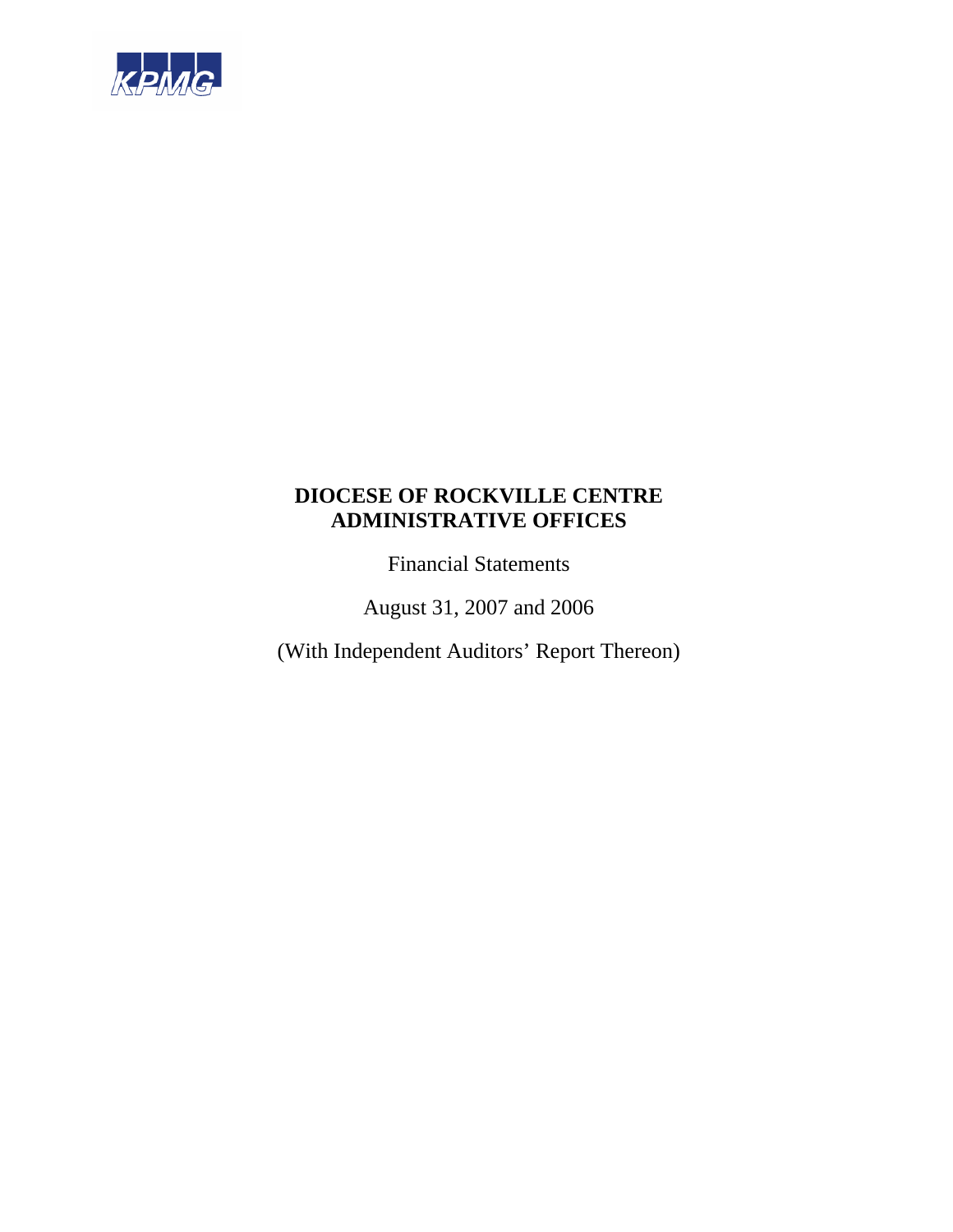

**KPMG IIP** 345 Park Avenue New York, NY 10154

# **Independent Auditors' Report**

The Most Reverend William F. Murphy, S.T.D., L.H.D. Bishop of the Roman Catholic Diocese of Rockville Centre:

We have audited the accompanying statements of financial position of the Diocese of Rockville Centre Administrative Offices (the Administrative Offices) as of August 31, 2007 and 2006, and the related statements of activities and cash flows for the years then ended. These financial statements are the responsibility of the Administrative Offices' management. Our responsibility is to express an opinion on these financial statements based on our audits.

We conducted our audits in accordance with auditing standards generally accepted in the United States of America. Those standards require that we plan and perform the audit to obtain reasonable assurance about whether the financial statements are free of material misstatement. An audit includes consideration of internal control over financial reporting as a basis for designing audit procedures that are appropriate in the circumstances, but not for the purpose of expressing an opinion on the effectiveness of the Administrative Offices' internal control over financial reporting. Accordingly, we express no such opinion. An audit also includes examining, on a test basis, evidence supporting the amounts and disclosures in the financial statements, assessing the accounting principles used and significant estimates made by management, as well as evaluating the overall financial statement presentation. We believe that our audits provide a reasonable basis for our opinion.

In our opinion, the financial statements referred to above present fairly, in all material respects, the financial position of the Diocese of Rockville Centre Administrative Offices as of August 31, 2007 and 2006, and the changes in its net assets and cash flows for the years then ended in conformity with U.S. generally accepted accounting principles.

As discussed in note 1 to the financial statements, the accompanying financial statements include the activities of certain program units of the Diocese of Rockville Centre Administrative Offices and do not purport to represent the net assets, changes in net assets, and cash flows of the Diocese of Rockville Centre taken as a whole.

KPMG LLP

April 10, 2008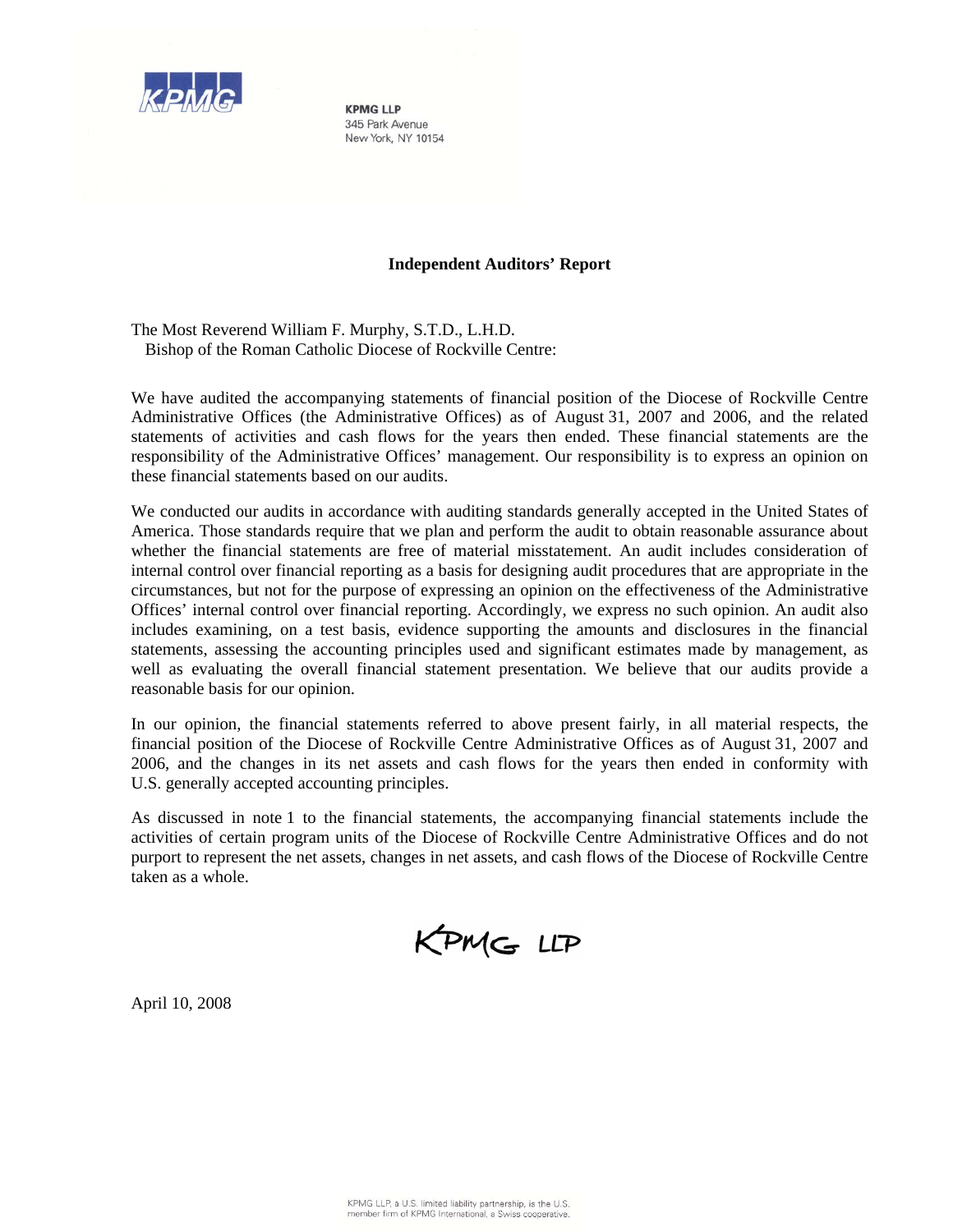# Statements of Financial Position

August 31, 2007 and 2006

| <b>Assets</b>                                                                                                                                                                                             | 2007                                       | 2006                                 |
|-----------------------------------------------------------------------------------------------------------------------------------------------------------------------------------------------------------|--------------------------------------------|--------------------------------------|
| Cash and cash equivalents<br>Investments, at fair value (note 3)<br>Contributions receivable                                                                                                              | \$<br>7,410,682<br>61,753,647<br>1,467,817 | 8,209,226<br>58,863,854<br>1,635,488 |
| Receivables from Parishes:                                                                                                                                                                                |                                            |                                      |
| Accounts receivable, net of allowance for doubtful<br>accounts of \$1,820,117 and \$1,160,817, in 2007 and 2006, respectively<br>Loans receivable, net of allowance for doubtful loans of \$2,700,340 and | 956,186                                    | 1,372,090                            |
| \$6,442,825, in 2007 and 2006, respectively                                                                                                                                                               | 2,821,066                                  | 3,325,445                            |
| Accounts receviable from other related entities                                                                                                                                                           | 3,662,986                                  | 5,541,859                            |
| Loans receivable from other related entities                                                                                                                                                              | 68,757                                     | 80,625                               |
| Prepaid expenses                                                                                                                                                                                          | 753,318                                    | 271,748                              |
| Property and equipment, net (note 4)                                                                                                                                                                      | 12,619,972                                 | 12,351,259                           |
| Other assets                                                                                                                                                                                              | 2,595,388                                  | 2,595,388                            |
| Total assets                                                                                                                                                                                              | \$<br>94,109,819                           | 94,246,982                           |
| <b>Liabilities and Net Assets</b>                                                                                                                                                                         |                                            |                                      |
| Liabilities:                                                                                                                                                                                              |                                            |                                      |
| Accounts payable and accrued expenses                                                                                                                                                                     | \$<br>1,262,116                            | 3,082,730                            |
| Due to related entities                                                                                                                                                                                   | 2,252,311                                  | 2,021,145                            |
| Deferred revenue                                                                                                                                                                                          | 2,150,506                                  | 2,351,908                            |
| Funds on deposit                                                                                                                                                                                          | 6,388,195                                  | 8,449,164                            |
| Other liabilities (note 8)                                                                                                                                                                                | 483,914                                    | 561,041                              |
| Funds held for others (note 11)                                                                                                                                                                           | 1,727,388                                  | 1,594,558                            |
| Asset retirement obligation (note 12)                                                                                                                                                                     | 18,701,950                                 | 18,157,233                           |
| <b>Total liabilities</b>                                                                                                                                                                                  | 32,966,380                                 | 36,217,779                           |
| Net assets:<br>Unrestricted:                                                                                                                                                                              |                                            |                                      |
| Undesignated<br>Investment in property and equipment                                                                                                                                                      | 37,299,359<br>12,619,972                   | 35,220,462<br>12,351,259             |
| Total unrestricted                                                                                                                                                                                        | 49,919,331                                 | 47,571,721                           |
| Temporarily restricted (note 10)<br>Permanently restricted (note 10)                                                                                                                                      | 10,680,258<br>543,850                      | 9,912,460<br>545,022                 |
| Total net assets                                                                                                                                                                                          | 61,143,439                                 | 58,029,203                           |
| Total liabilities and net assets                                                                                                                                                                          | \$<br>94,109,819                           | 94,246,982                           |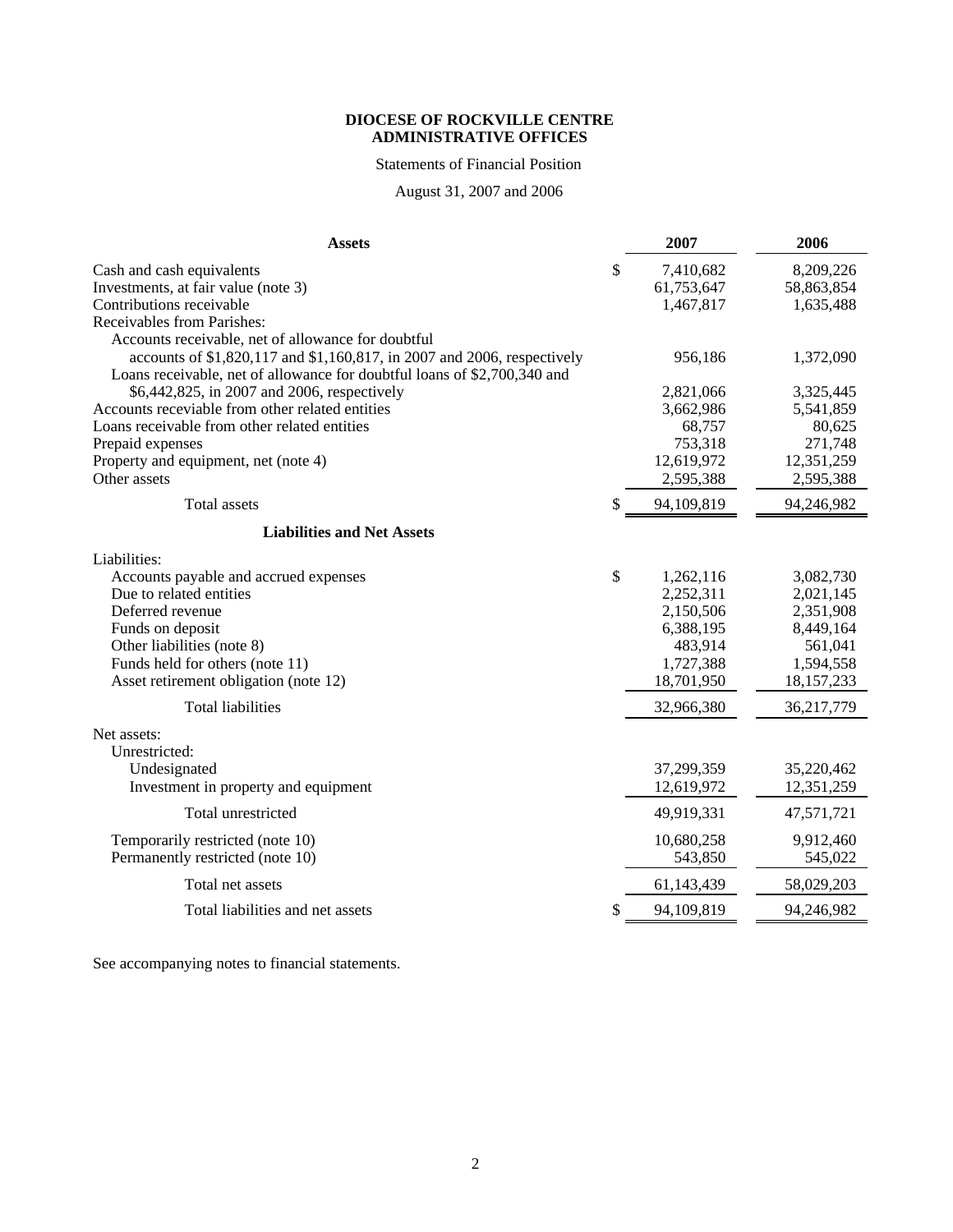#### Statement of Activities

# Year ended August 31, 2007

|                                               |                    | <b>Temporarily</b> | Permanently |                    |
|-----------------------------------------------|--------------------|--------------------|-------------|--------------------|
|                                               | Unrestricted       | restricted         | restricted  | <b>Total</b>       |
| Revenues:                                     |                    |                    |             |                    |
| Diocesan assessments from parishes            | \$<br>8,028,454    |                    |             | 8,028,454          |
| Non-School assessments from parishes          | 1,993,176          |                    |             | 1,993,176          |
| Contributions:                                |                    |                    |             |                    |
| Catholic Ministries Appeal (note 6)           |                    | 10,903,534         |             | 10,903,534         |
| Religious retirement collections              |                    | 1,339,894          |             | 1,339,894          |
| Other special collections                     |                    | 1,205,192          |             | 1,205,192          |
| Bequests and other                            | 708,995            |                    |             | 708,995            |
| Catholic Cemeteries (note 9)                  | 1,638,245          |                    |             | 1,638,245          |
| Net appreciation in fair value of investments | 5,100,601          | 38,026             | (1,172)     | 5,137,455          |
| Interest on loans                             | 417,621            |                    |             | 417,621            |
| Program fees                                  | 4,012,049          |                    |             | 4,012,049          |
| Jubilee income                                | 398,617            |                    |             | 398,617            |
| Other revenue                                 | 2,908,175          |                    |             | 2,908,175          |
| Contributed services (note 2)                 | 1,481,580          |                    |             | 1,481,580          |
| Net assets released from restrictions:        |                    |                    |             |                    |
| Catholic Ministries Appeal (note 6)           | 10,673,162         | (10,673,162)       |             |                    |
| Religious retirement collections              | 904,903            | (904, 903)         |             |                    |
| Other                                         | 1,140,783          | (1,140,783)        |             |                    |
| Total revenues                                | 39,406,361         | 767,798            | (1,172)     | 40,172,987         |
| Expenses and losses:                          |                    |                    |             |                    |
| Program services:                             |                    |                    |             |                    |
| Grants (note 9):                              |                    |                    |             |                    |
| Non-School assessments                        | 906,587            |                    |             | 906,587            |
| Elementary schools                            | 987,732            |                    |             | 987,732            |
| High schools                                  | 2,698,475          |                    |             | 2,698,475          |
| Catholic Charities                            | 2,413,535          |                    |             | 2,413,535          |
| Seminary of the Immaculate Conception         | 1,873,400          |                    |             | 1,873,400          |
| Parishes                                      | 2,662,454          |                    |             | 2,662,454          |
| Telecare                                      | 1,729,061          |                    |             | 1,729,061          |
| Human development                             | 330,362            |                    |             | 330,362            |
| Other program activities:                     |                    |                    |             |                    |
| Ministerial                                   | 4,603,195          |                    |             | 4,603,195          |
| Clergy personnel                              | 3,870,248          |                    |             | 3,870,248          |
| Faith formation                               | 1,346,467          |                    |             | 1,346,467          |
| Education<br>Social services                  | 1,712,601          |                    |             | 1,712,601          |
| Communications                                | 623,087<br>386,071 |                    |             | 623,087<br>386,071 |
|                                               |                    |                    |             | 2,229,481          |
| New evangelization                            | 2,229,481          |                    |             |                    |
| Supporting services:<br>Administration        | 4,479,011          |                    |             | 4,479,011          |
| Institutional advancement                     | 1,726,906          |                    |             | 1,726,906          |
| Property – related expenses                   | 1,820,778          |                    |             | 1,820,778          |
| Provision for bad debts                       | 659,300            |                    |             | 659,300            |
| Total expenses and losses                     | 37,058,751         |                    |             | 37,058,751         |
| Increase (decrease) in net assets             |                    | 767,798            |             |                    |
|                                               | 2,347,610          |                    | (1,172)     | 3,114,236          |
| Net assets, beginning of year                 | 47,571,721         | 9,912,460          | 545,022     | 58,029,203         |
| Net assets, end of year                       | \$<br>49,919,331   | 10,680,258         | 543,850     | 61, 143, 439       |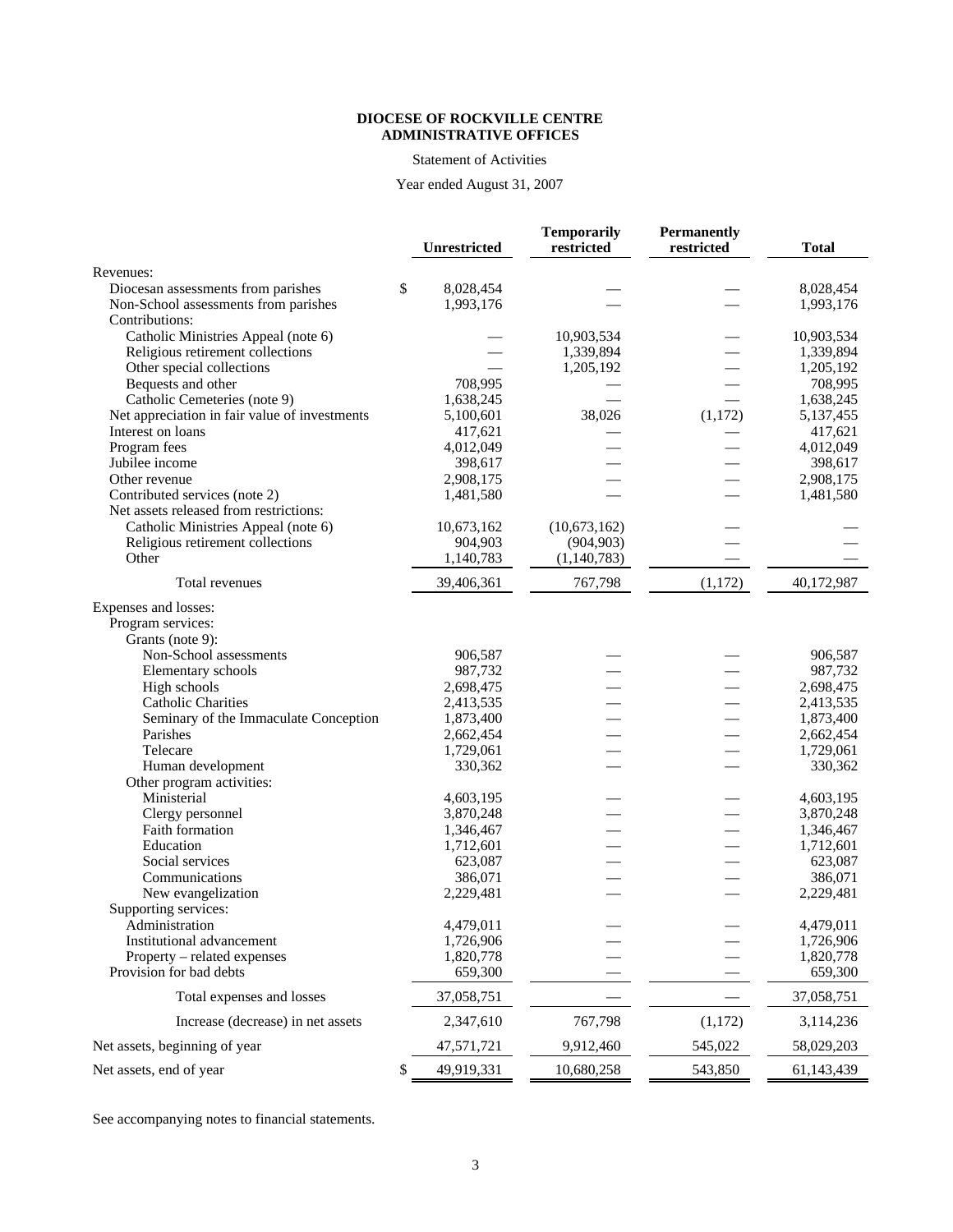# Statement of Activities

# Year ended August 31, 2006

|                                                                                              | Unrestricted                 | <b>Temporarily</b><br>restricted | <b>Permanently</b><br>restricted | <b>Total</b>           |
|----------------------------------------------------------------------------------------------|------------------------------|----------------------------------|----------------------------------|------------------------|
| Revenues:                                                                                    |                              |                                  |                                  |                        |
| Diocesan assessments from parishes<br>Non-School assessments from parishes<br>Contributions: | \$<br>7,902,166<br>1.176.067 |                                  |                                  | 7,902,166<br>1,176,067 |
| Catholic Ministries Appeal (note 6)                                                          |                              | 13,015,321                       |                                  | 13,015,321             |
| Religious retirement collections                                                             |                              | 1,307,896                        | $\overline{\phantom{0}}$         | 1,307,896              |
| Other special collections                                                                    |                              | 3,848,060                        |                                  | 3,848,060              |
| Bequests and other                                                                           | 995,325                      |                                  | $\overline{\phantom{0}}$         | 995,325                |
| Catholic Cemeteries (note 9)                                                                 | 2,220,665                    |                                  |                                  | 2,220,665              |
| Net appreciation in fair value of investments                                                | 3,125,019                    | 98,620                           | $\overline{\phantom{0}}$         | 3,223,639              |
| Interest on loans                                                                            | 622,732                      |                                  |                                  | 622,732                |
| Program fees                                                                                 | 3,805,151                    |                                  |                                  | 3,805,151              |
| Other revenue                                                                                | 2,057,214                    |                                  |                                  | 2,057,214              |
| Contributed services (note 2)<br>Net assets released from restrictions                       | 1,430,379                    |                                  |                                  | 1,430,379              |
| Catholic Ministries Appeal (note 6)                                                          | 12,451,032                   | (12, 451, 032)                   |                                  |                        |
| Religious retirement collections                                                             | 889,741                      | (889,741)                        |                                  |                        |
| Other                                                                                        | 4,262,873                    | (4,262,873)                      |                                  |                        |
| Total revenues                                                                               | 40,938,364                   | 666,251                          |                                  | 41,604,615             |
| Expenses and losses:<br>Program services:<br>Grants (note 9):                                |                              |                                  |                                  |                        |
| Non-School assessments                                                                       | 1,176,067                    |                                  |                                  | 1,176,067              |
| Elementary schools                                                                           | 1,004,739                    |                                  |                                  | 1,004,739              |
| High schools                                                                                 | 3,413,652                    |                                  |                                  | 3,413,652              |
| <b>Catholic Charities</b>                                                                    | 4,221,145                    |                                  |                                  | 4,221,145              |
| Seminary of the Immaculate Conception                                                        | 1,667,098                    |                                  |                                  | 1,667,098              |
| Parishes                                                                                     | 2,384,066                    |                                  |                                  | 2,384,066              |
| Telecare                                                                                     | 2,474,285                    |                                  |                                  | 2,474,285              |
| Mission Assistance Corporation<br>Human development                                          | 5,378,164<br>121,126         |                                  |                                  | 5,378,164<br>121,126   |
| Other program activities:                                                                    |                              |                                  |                                  |                        |
| Ministerial                                                                                  | 6,722,289                    |                                  |                                  | 6,722,289              |
| Clergy personnel                                                                             | 3,244,030                    |                                  |                                  | 3,244,030              |
| Faith formation                                                                              | 1,762,809                    |                                  |                                  | 1,762,809              |
| Education                                                                                    | 2,446,087                    |                                  |                                  | 2,446,087              |
| Social services                                                                              | 690,012                      |                                  |                                  | 690,012                |
| Communications                                                                               | 399,892                      |                                  |                                  | 399,892                |
| New evangelization                                                                           | 2,333,562                    |                                  | $\overline{\phantom{0}}$         | 2,333,562              |
| Mission grant expense<br>Supporting services:                                                | 144,000                      |                                  | $\overline{\phantom{0}}$         | 144,000                |
| Administration                                                                               | 4,895,145                    |                                  |                                  | 4,895,145              |
| Institutional advancement                                                                    | 1,261,752                    |                                  |                                  | 1,261,752              |
| Property – related expenses                                                                  | 2,080,290                    |                                  |                                  | 2,080,290              |
| Interest expense                                                                             | 421,765                      |                                  |                                  | 421,765                |
| Provision for bad debts                                                                      | 2,672,814                    |                                  |                                  | 2,672,814              |
| Total expenses and losses                                                                    | 50,914,789                   |                                  |                                  | 50,914,789             |
| (Decrease) increase in net assets before<br>cumulative effect of change in                   |                              |                                  |                                  |                        |
| accounting principle                                                                         | (9,976,425)                  | 666,251                          |                                  | (9,310,174)            |
| Cumulative effect of change in accounting principle (note 12)                                | (13, 423, 523)               |                                  |                                  | (13, 423, 523)         |
| (Decrease) increase in net assets                                                            | (23, 399, 948)               | 666,251                          |                                  | (22, 733, 697)         |
| Net assets, beginning of year                                                                | 70,971,669                   | 9,246,209                        | 545,022                          | 80,762,900             |
| Net assets, end of year                                                                      | \$<br>47,571,721             | 9,912,460                        | 545,022                          | 58,029,203             |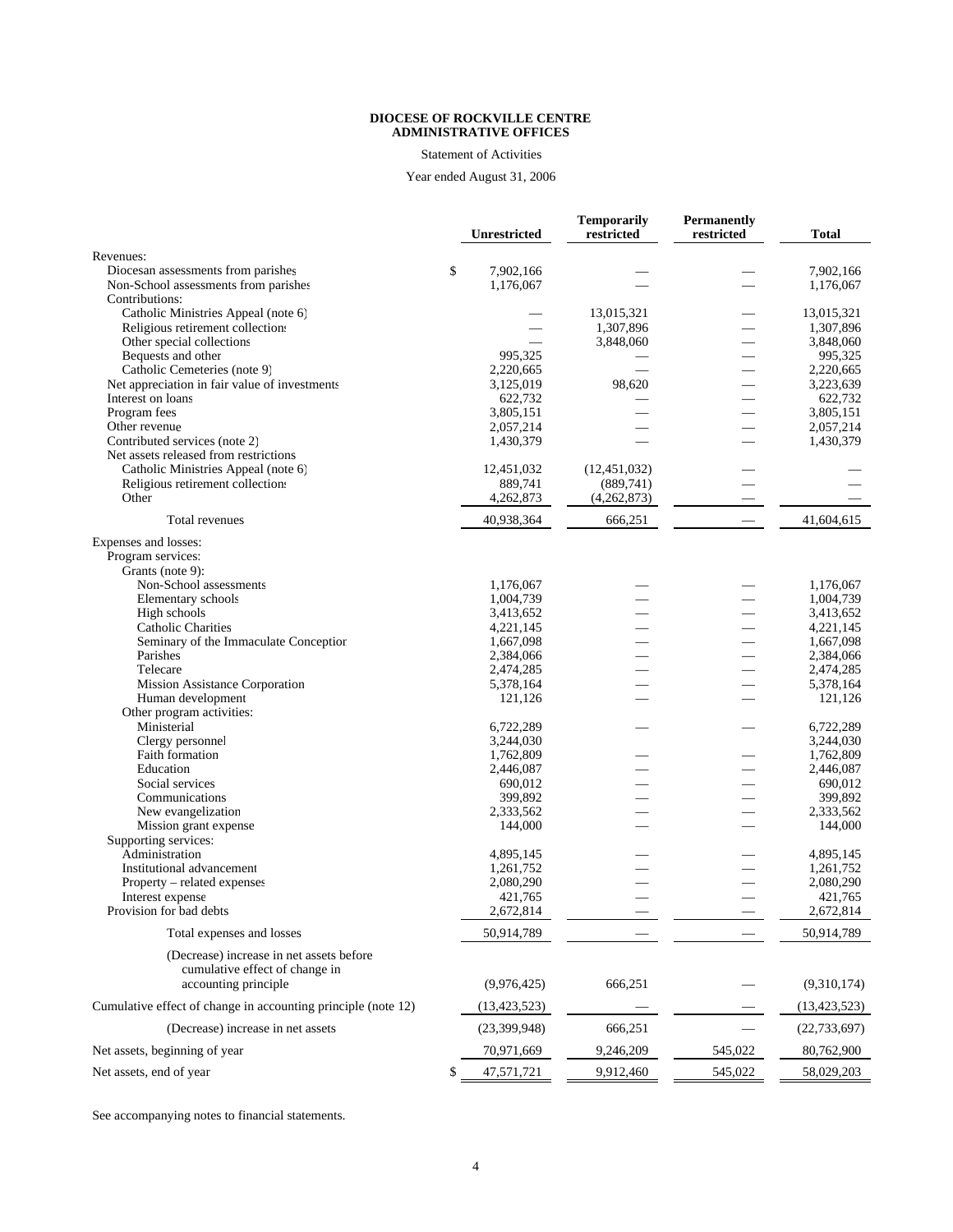# Statements of Cash Flows

Years ended August 31, 2007 and 2006

|                                                            | 2007            | 2006           |
|------------------------------------------------------------|-----------------|----------------|
| Cash flows from operating activities:                      |                 |                |
| Increase (decrease) in net assets                          | \$<br>3,114,236 | (22, 733, 697) |
| Adjustments to reconcile increase (decrease) in net assets |                 |                |
| to net cash used in operating activities:                  |                 |                |
| Cumulative change of effect in accounting principle        |                 | 13,423,523     |
| Depreciation expense                                       | 1,039,797       | 1,825,200      |
| Accretion of asset retirement obligation                   | 544,717         |                |
| Net appreciation in fair value of investments              | (5, 137, 455)   | (3,223,639)    |
| Provision for bad debts                                    | 659,300         | 2,672,814      |
| Changes in assets and liabilities:                         |                 |                |
| Decrease (increase) in contributions receivable            | 167,671         | (1,614,288)    |
| Decrease (increase) in accounts receivable                 | 1,635,477       | (2,548,167)    |
| (Increase) decrease in prepaid expenses                    | (481, 570)      | 16,056         |
| Decrease in accounts payable, accrued expenses,            |                 |                |
| and due to related entities                                | (1,589,448)     | (985, 489)     |
| (Decrease) increase in deferred revenue                    | (201, 402)      | 2,174,589      |
| (Decrease) increase in other liabilities                   | (77, 127)       | 92,118         |
| Increase (decrease) in funds held for others               | 132,830         | (1,192,627)    |
| Net cash used in operating activities                      | (192, 974)      | (12,093,607)   |
| Cash flows from investing activities:                      |                 |                |
| Purchases of investments                                   | (1,508,323)     | (10,348,688)   |
| Proceeds from sale of investments                          | 3,755,985       | 20,839,167     |
| Purchases of property and equipment                        | (1,308,510)     | (744, 761)     |
| Net cash provided by investing activities                  | 939,152         | 9,745,718      |
|                                                            |                 |                |
| Cash flows from financing activities:                      |                 |                |
| Proceeds from loans sold to Mission Assistance Corporation | 830,038         |                |
| (Increase) decrease in loans receivable, net               | (313,791)       | 750,617        |
| (Decrease) increase in funds on deposit                    | (2,060,969)     | 4,963,641      |
| Net cash (used in) provided by financing activities        | (1,544,722)     | 5,714,258      |
| Net (decrease) increase in cash and cash equivalents       | (798, 544)      | 3,366,369      |
| Cash and cash equivalents, beginning of year               | 8,209,226       | 4,842,857      |
| Cash and cash equivalents, end of year                     | \$<br>7,410,682 | 8,209,226      |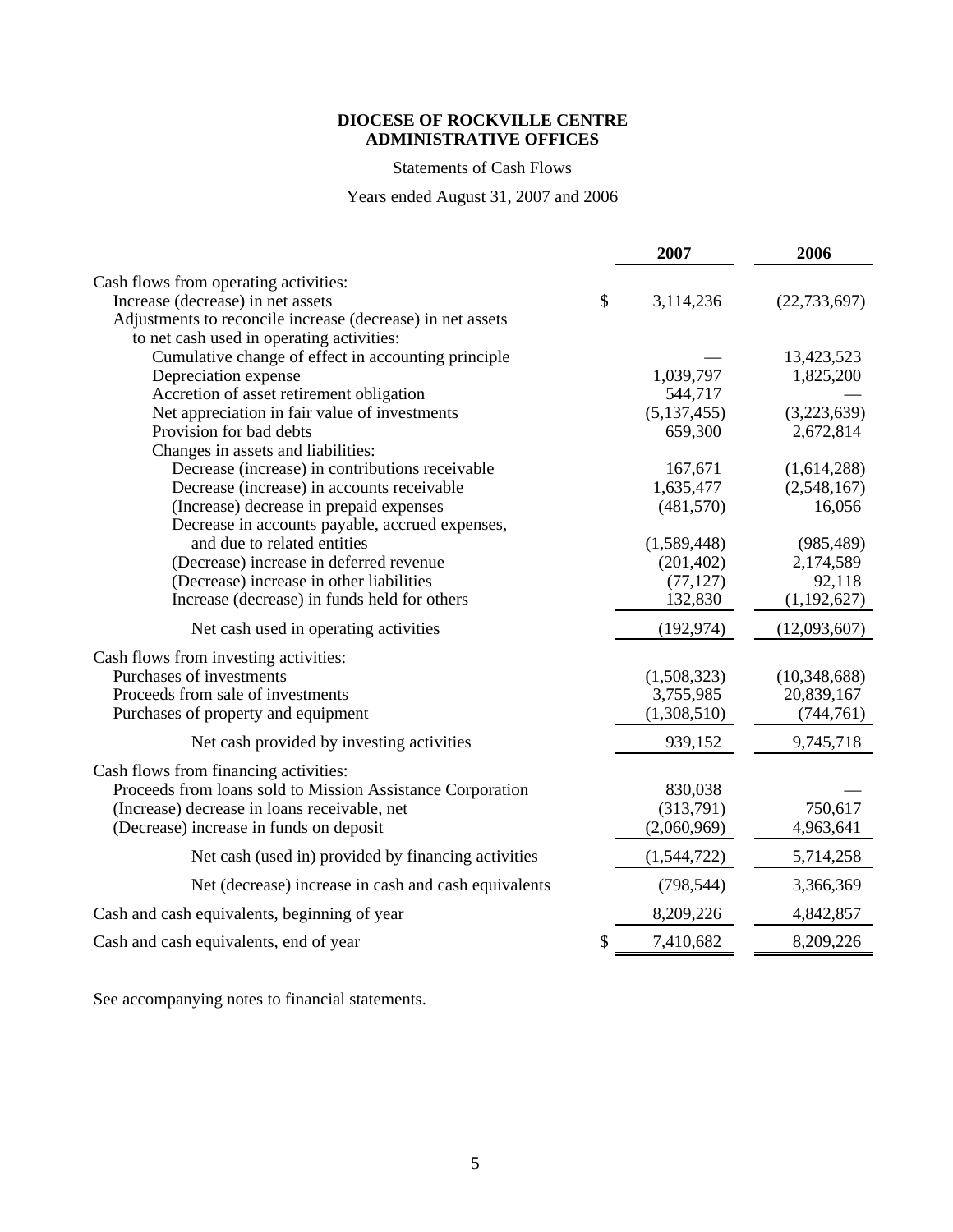Notes to Financial Statements

August 31, 2007 and 2006

#### **(1) Organization**

The accompanying financial statements include certain funds and accounts of the Administrative Departments of the Roman Catholic Diocese of Rockville Centre (the Diocese) (collectively, the Administrative Offices). These funds and accounts include Chancery Operations and Plant, Diocesan Loan Account, and Catholic Ministries Appeal.

The Administrative Offices are part of the Roman Catholic Diocese of Rockville Centre, which is exempt from Federal income taxes under Section 501(a) of the Internal Revenue Code as an organization described in Section 501(c)(3), and a similar provision of the New York State income tax laws. Accordingly, no provision for income taxes has been made.

The accompanying financial statements do not include the activities of any of the following funds or entities: The Health Insurance Program; Protected Self-Insurance Program; Unitas Investment Fund, Inc.; Ecclesia Assurance Company, Inc.; Diocesan Services, Inc.; Propagation of the Faith and Mission Office; Telecare; Catholic Press Association; Seminary of the Immaculate Conception; Catholic Charities; Pension Plans; Parishes; Elementary and High Schools; Catholic Cemeteries; Tomorrow's Hope Foundation; Pontifical Mission Aid Societies; Catholic Health Services; and Cleary School for the Deaf.

#### **(2) Summary of Significant Accounting Policies**

#### *(a) Basis of Presentation*

The accompanying financial statements have been prepared in accordance with U.S. generally accepted accounting principles using the accrual basis of accounting. Accordingly, net assets of the Administrative Offices and changes therein are classified and reported as follows:

*Unrestricted net assets* – Net assets that are not subject to donor-imposed stipulations.

*Temporarily restricted net assets* – Net assets subject to donor-imposed stipulations that will be met by actions of the Administrative Offices and/or the passage of time.

*Permanently restricted net assets* – Net assets subject to donor-imposed stipulations that the principal be maintained permanently by the Administrative Offices. The Administrative Offices is permitted to use the income earned on the related investments for general or specified operating purposes.

Revenues are reported as increases in unrestricted net assets unless their use is limited by donor-imposed restrictions. Expenses are reported as decreases in unrestricted net assets. Gains and losses on investments and other assets or liabilities are reported as increases or decreases in unrestricted net assets unless their use is restricted by explicit donor stipulation or by law. Expirations of temporary restrictions on net assets (i.e., the donor-stipulated purpose has been fulfilled and/or the stipulated time period has elapsed) are reported as net assets released from restrictions.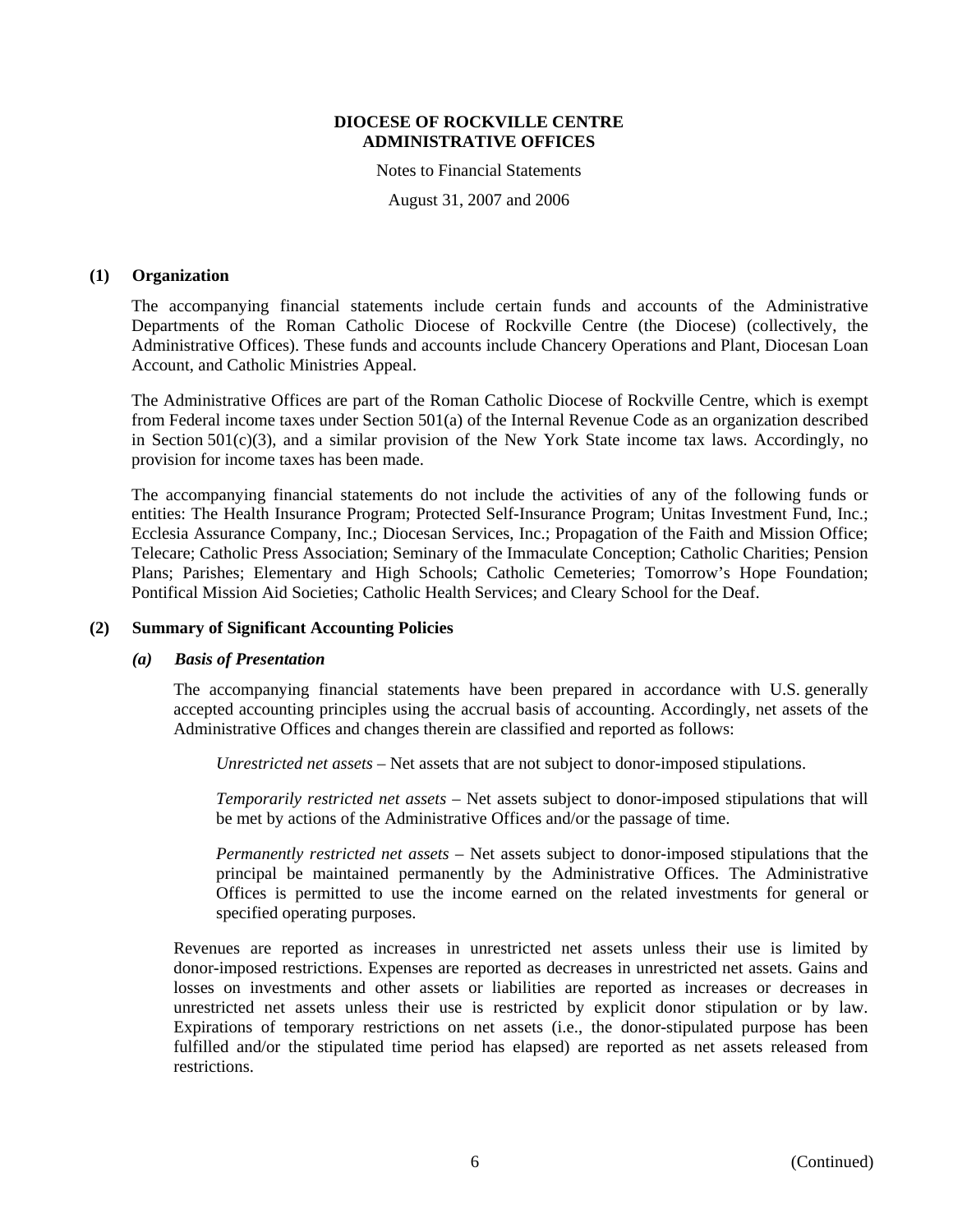Notes to Financial Statements

August 31, 2007 and 2006

Contributions, including unconditional promises to give (pledges), are recognized as revenues in the period received. Conditional promises to give are not recognized until they become unconditional, that is, when the conditions on which they depend are substantially met. Contributions of assets other than cash are recorded at their estimated fair value. Contributions receivable are all scheduled to be collected in the next year.

# *(b) Cash and Cash Equivalents*

Cash and cash equivalents includes cash and money market funds held in banks as well as temporary cash investments with original maturities of 90 days or less, excluding those amounts held for long-term investment purposes.

#### *(c) Investments*

Investments are recorded at fair value (see note 3). Due to the level of risk associated with certain investment securities, it is reasonably possible that changes in the values of investment securities could occur in the near term and such changes could materially affect the amounts reported in the accompanying financial statements.

## *(d) Property and Equipment*

Property and equipment are stated at cost at date of acquisition or fair value at date of contribution, if donated. Depreciation expense is recorded on a straight-line basis over the estimated useful lives of the related assets, as follows:

| <b>Buildings</b>       | 20 years |
|------------------------|----------|
| Building improvements: |          |
| Exterior improvements  | 15 years |
| Interior improvements  | 10 years |
| Equipment and other    | 3 years  |

# *(e) Disclosures About Fair Value of Financial Instruments*

Fair value of contributions receivable and investments is discussed above. The following methods and assumptions were used to estimate the fair value of other financial instruments:

*Loans receivable* – The carrying amount of loans receivable approximates fair value because these financial instruments bear rates, which approximate current market rates for loans of similar collateral position, credit quality and maturities.

The fair values of the Diocese's remaining financial instruments (as defined) at August 31, 2007 and 2006 approximate associated carrying values.

# *(f) Assessment Revenue*

Parish assessments are recorded in the year the parish is assessed by the Diocese. Such assessment revenue is used for the support of Diocesan activities.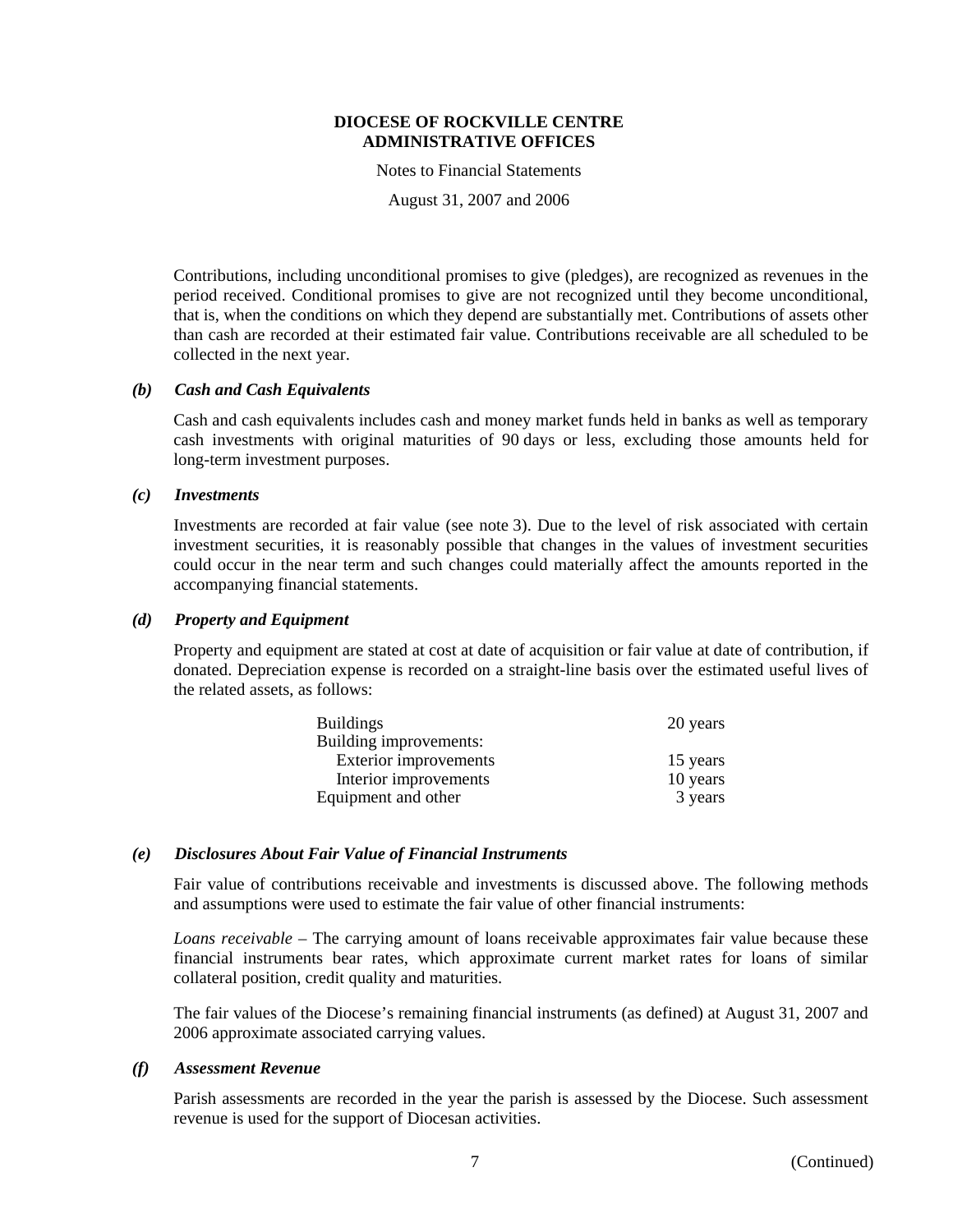Notes to Financial Statements

August 31, 2007 and 2006

## *(g) Contributed Services*

Support arising from contributed services of religious personnel has been recognized in the accompanying financial statements. The amounts recorded represent the difference between stipends and other amounts paid to or on behalf of the religious personnel and the comparable compensation that would be paid to lay persons, if lay persons were to occupy those positions.

# *(h) Guarantee on Loans*

In 2006, the Diocese entered into line of credit agreements with three financial institutions to provide up to \$2,889,000 in financing for construction and renovation projects undertaken by three different parishes. One of the three parishes fully satisfied its loan by August 31, 2007 and its line of credit of \$800,000 was closed. The two parishes with borrowings are responsible for repayment of any amounts borrowed, and the Diocese is a co-signer. The total amount outstanding at August 31, 2007 under these lines of credit was \$1,423,751, which is not reflected in the 2007 financial statements.

# *(i) Functional Allocation of Expenses*

The costs of providing the various programs and other activities of the Administrative Offices have been summarized on a functional basis in the accompanying statements of activities. Accordingly, certain costs have been allocated among the programs and supporting services benefited.

# *(j) Use of Estimates*

The preparation of financial statements in conformity with U.S. generally accepted accounting principles requires management to make estimates and assumptions that affect the reported amounts of assets and liabilities and disclosure of contingent assets and liabilities at the date of the financial statements and the reported amounts of revenues and expenses during the reporting period. Actual results could differ from those estimates.

#### *(k) Reclassifications*

Certain reclassifications have been made to the 2006 financial statement presentation to conform to the 2007 presentation.

### **(3) Investments**

Certain of the Administrative Offices' investments are in a pooled investment fund held by Unitas Investment Fund, Inc. (Unitas), a separately incorporated, nonregulated investment fund organized to provide investment options to Roman Catholic organizations in the Diocese. Unitas offers investment options to participants including a short-term enhanced cash fund, fixed income and equity offerings. The investments in Unitas are carried at fair value based principally upon the quoted market prices of the underlying assets of the fund. A "mission fee" is deducted from the investment performance of all participants for the purpose of funding the mission component, provided the fund had a positive return. The rates range from 0.05% to 0.5% annually depending upon the investment options chosen.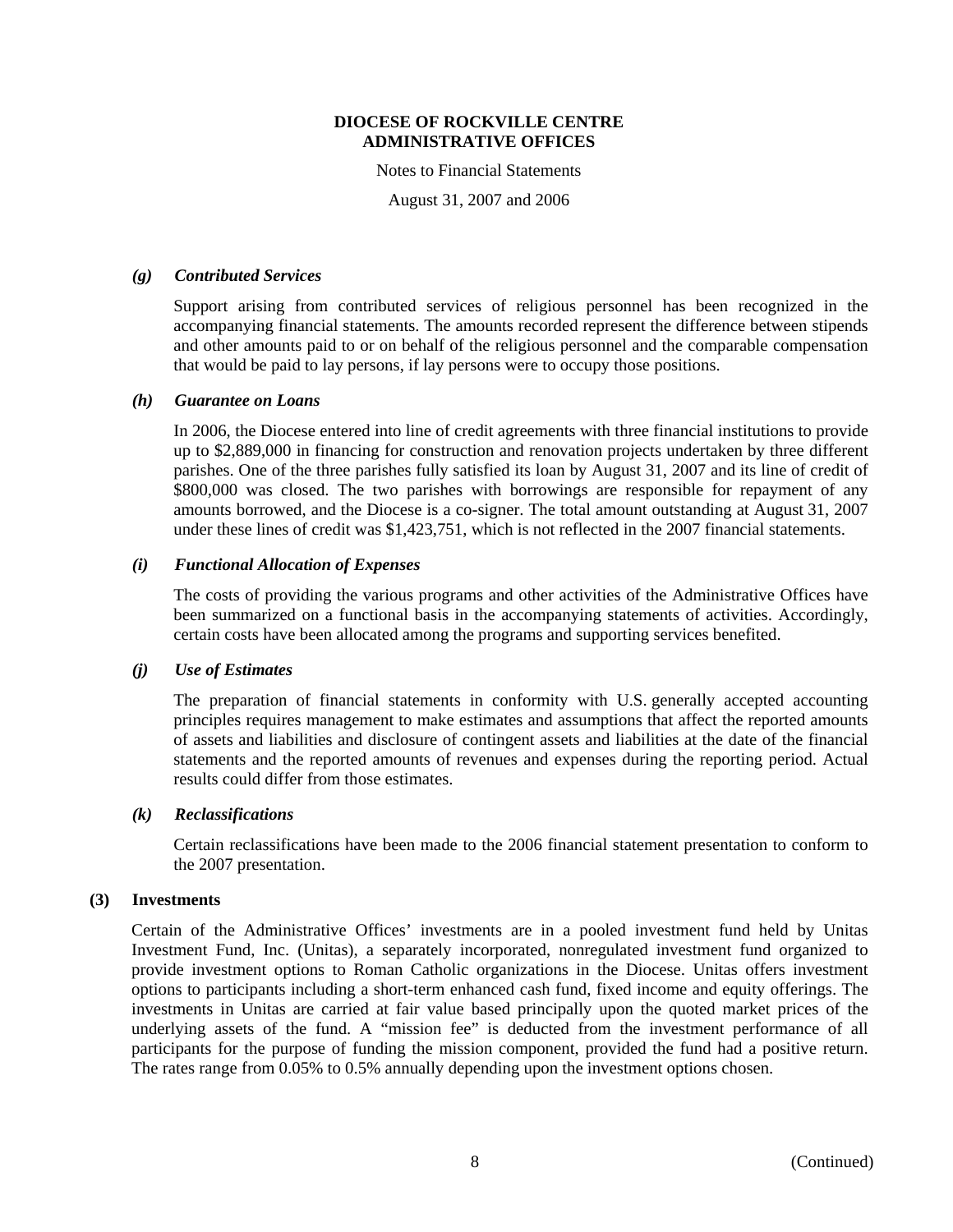Notes to Financial Statements

August 31, 2007 and 2006

At August 31, 2007 and 2006, the investments of the Administrative Offices were comprised of the following:

|                                                | 2007       | 2006       |
|------------------------------------------------|------------|------------|
| Cash equivalents held for long-term investment | 508.451    | 522.612    |
| Unitas Short-Term Fund                         | 19,370,510 | 20,475,538 |
| Unitas Balanced Fund                           | 41,874,685 | 37,865,704 |
|                                                | 61.753.646 | 58,863,854 |

# **(4) Property and Equipment**

At August 31, 2007 and 2006, property and equipment, net, consisted of the following:

|                               | 2007          | 2006           |
|-------------------------------|---------------|----------------|
| Land                          | \$<br>563,884 | 563,884        |
| Building and improvements     | 21,695,033    | 20,630,720     |
| Equipment and other           | 5,946,375     | 5,702,178      |
|                               | 28, 205, 292  | 26,896,782     |
| Less accumulated depreciation | (15,585,320)  | (14, 545, 523) |
| Total                         | 12,619,972    | 12,351,259     |

#### **(5) Loans Receivable**

Loans to parishes generally bear interest equal to 85% of the prime rate, calculated on a quarterly basis, in arrears, with maturity dates through 2009. Principal payments may be scheduled monthly, quarterly, annually, or at maturity only; such terms are negotiated on a loan-by-loan basis between the Diocese and the individual parish. Parishes retain the right to prepay their loans at any time without penalty. The Diocese retains the right to renegotiate a loan at any time prior to maturity.

# **(6) Catholic Ministries Appeal Contributions, Net**

Catholic Ministries Appeal (Appeal) is an annual fund raising drive designed to provide on-going support for the Diocese's most important pastoral and social service functions. Receipts from the Appeal are directed to one of five areas: catholic charities, parishes, pastoral ministries, education, and faith formation. All the Appeal's funds are directed to these purposes, as the Diocese underwrites the costs of conducting and executing the Appeal from other unrestricted sources.

The Appeal conducts its campaign on a calendar year basis. Amounts received for the 2007 Appeal are time restricted to the 2008 fiscal year of the Diocese and, accordingly, are recorded as temporarily restricted revenue. Some of the ministries the Appeal supports receive their funding as it is received by the Diocese. Accordingly, amounts directed to parishes and Catholic Charities have been expensed to the extent of their entitlements, based on the cash received to that date. The amounts supporting the functions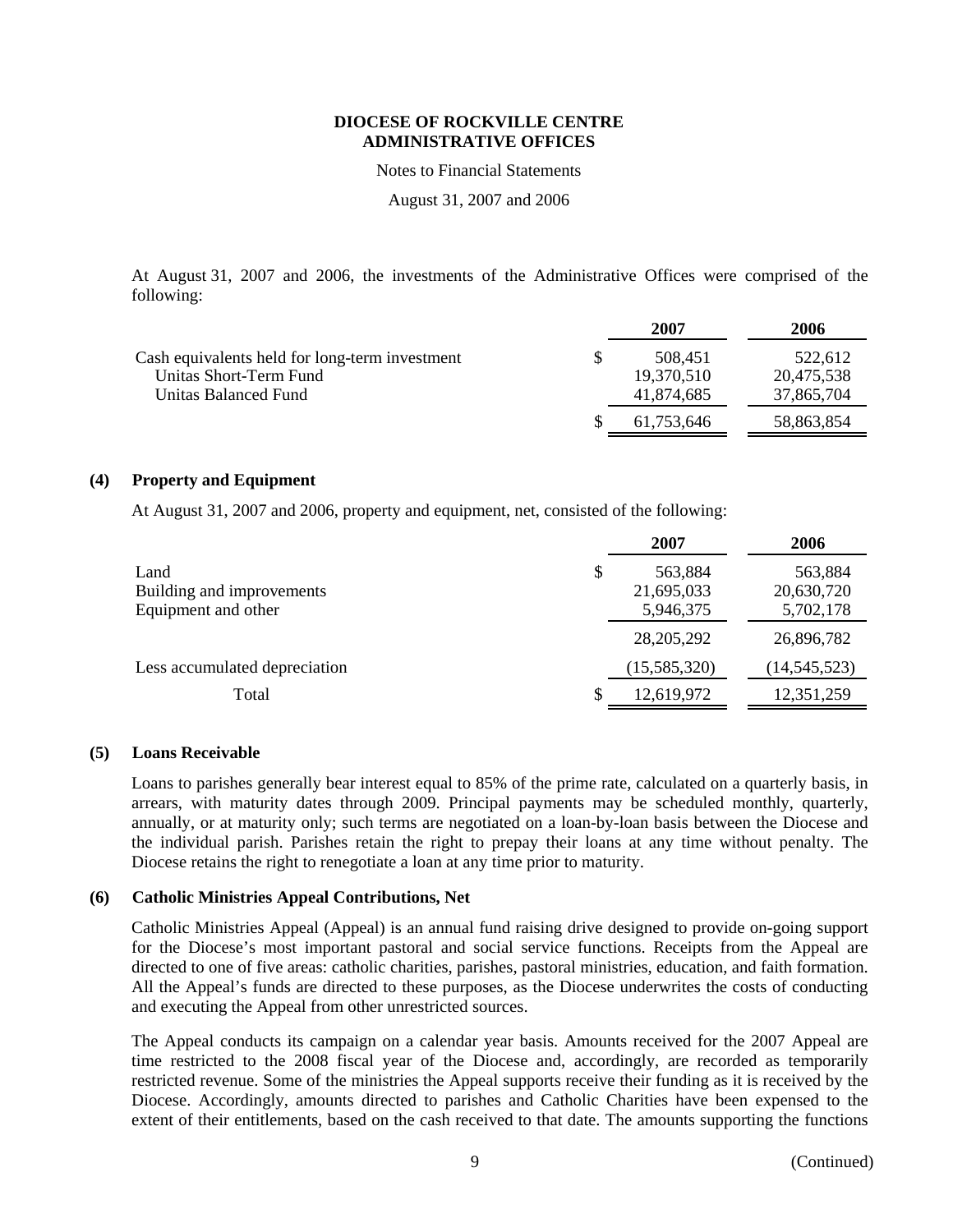Notes to Financial Statements

August 31, 2007 and 2006

of pastoral ministries, education, and faith formation are included in temporarily restricted net assets as these amounts are restricted for the 2008 fiscal year.

The following reconciliation provides the changes in the Appeal's net assets for the years ended August 31, 2007 and 2006:

| Temporarily restricted net assets at August 31, 2006<br>Additional contributions received related to 2006 Appeal | \$ | 6,197,168<br>770,822 |
|------------------------------------------------------------------------------------------------------------------|----|----------------------|
|                                                                                                                  |    | 6,967,990            |
| Distributions from 2006 Appeal:                                                                                  |    |                      |
| <b>Catholic Charities</b>                                                                                        |    | (389, 268)           |
| Parishes                                                                                                         |    | (981, 549)           |
| Pastoral ministries, education and faith formation                                                               |    | (5,597,173)          |
|                                                                                                                  |    | (6,967,990)          |
| Contributions through August 31, 2007 for the 2007 Appeal<br>Distributions from 2007 Appeal:                     |    | 10,132,712           |
| <b>Catholic Charities</b>                                                                                        |    | (2,024,267)          |
| Parishes                                                                                                         |    | (1,680,905)          |
|                                                                                                                  |    | (3,705,172)          |
| Temporarily restricted net assets at August 31, 2007                                                             | S  | 6,427,540            |
|                                                                                                                  |    |                      |
| Temporarily restricted net assets at August 31, 2005                                                             | \$ | 5,632,879            |
| Additional contributions received related to 2005 Appeal                                                         |    | 3,335,756            |
|                                                                                                                  |    | 8,968,635            |
| Distributions from 2005 Appeal:                                                                                  |    |                      |
| <b>Catholic Charities</b>                                                                                        |    | (2,303,528)          |
| Parishes                                                                                                         |    | (922, 814)           |
| Pastoral ministries, education and faith formation                                                               |    | (5,845,820)          |
|                                                                                                                  |    | (9,072,162)          |
| Contributions through August 31, 2006 for the 2006 Appeal<br>Distributions from 2006 Appeal:                     |    | 9,679,565            |
| <b>Catholic Charities</b>                                                                                        |    | (1,917,617)          |
| Parishes                                                                                                         |    | (1,461,253)          |
|                                                                                                                  |    | (3,378,870)          |
| Temporarily restricted net assets at August 31, 2006                                                             | \$ | 6,197,168            |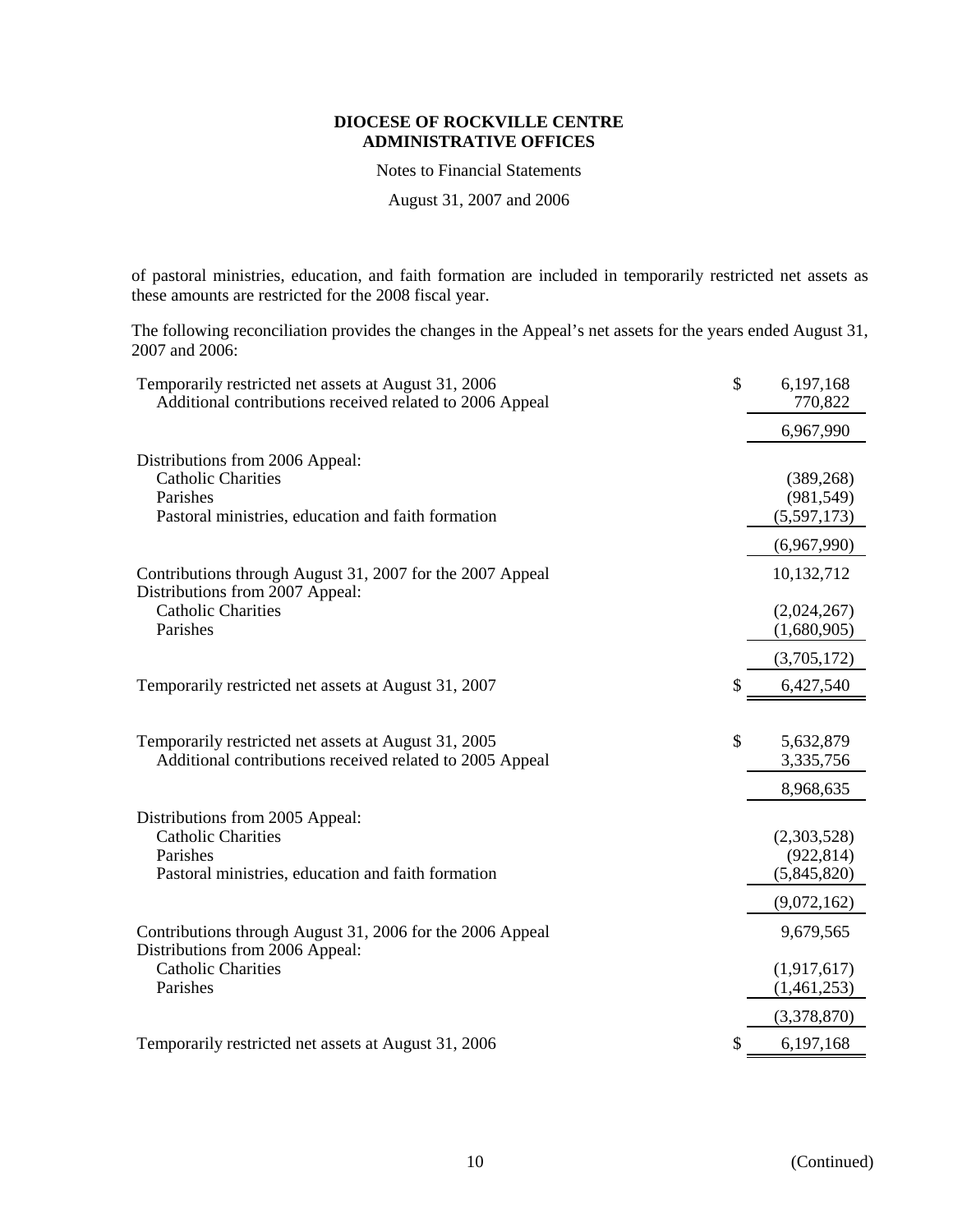Notes to Financial Statements

August 31, 2007 and 2006

#### **(7) Pension and Retirement Plans**

The Administrative Offices is a participant in the noncontributory lay pension plan established by the Diocese covering employees who meet certain minimum service requirements. The Administrative Offices also participates in a noncontributory retirement plan for clergy. Because the plans are considered multi-employer plans, they are only subject to certain minimum reporting requirements of Statements of Financial Accounting Standards (SFAS) SFAS No. 87, *Employers' Accounting for Pensions*, as amended by SFAS No. 132, *Employers' Disclosures about Pensions and Other Postretirement Benefits*. Pension expense allocated to the Administrative Offices for the years ended August 31, 2007 and 2006 totaled approximately \$469,500 and \$466,000, respectively, for the noncontributory lay pension plan and \$249,500 and \$177,300, respectively, for the noncontributory retirement plan for clergy.

#### **(8) Charitable Gift Annuities**

The Administrative Offices' investments include deferred giving vehicles subject to split-interest agreements (charitable gift annuities) of \$508,400 and \$522,600 at August 31, 2007 and 2006, respectively. Charitable gift annuities represent irrevocable gifts under which the Diocese agreed to pay a life annuity to the donor or designated beneficiary. Donors of such funds can designate the Diocese, parish, or other catholic entity to be the ultimate recipient of the gift and have agreed that the Diocese will have the ability to redirect funds to a different Diocesan entity, if it becomes impractical to use the gift as originally intended. The contributed funds and the related liabilities immediately become part of the general assets and liabilities of the Diocese, subject to maintaining an actuarial reserve in accordance with New York State law. The actuarial liability of annuities payable of \$347,900 and \$351,300, respectively, is included in other liabilities.

#### **(9) Related-Party Transactions**

#### *(a) Catholic Charities*

In fiscal 2007, the Administrative Offices distributed \$2,413,535 to Catholic Charities from the Catholic Ministries Appeal, which includes \$389,268 from the 2006 appeal and \$2,024,267 from the 2007 appeal. In fiscal 2006 the Administrative Offices distributed \$4,221,145 to Catholic Charities from the Catholic Ministries Appeal, which includes \$2,303,528 from the 2005 appeal and \$1,917,617 from the 2006 appeal.

#### *(b) Catholic Schools*

The Administrative Offices provided grants to parish and regional elementary schools of approximately \$988,000 and \$1,005,000 for the years ended August 31, 2007 and 2006, respectively, to assist in their respective operations. The Administrative Offices also provided catholic high schools with subsidies of approximately \$2,698,000 and \$3,413,000 for the years ended August 31, 2007 and 2006, respectively.

# *(c) Seminary of the Immaculate Conception*

For the years ended August 31, 2007 and 2006, the Administrative Offices provided the diocesan Seminary with subsidies of approximately \$1,873,400 (comprised of general subsidy of \$1,173,185; tuition of \$454,725; and health insurance and other of \$245,490) and \$1,667,000 (comprised of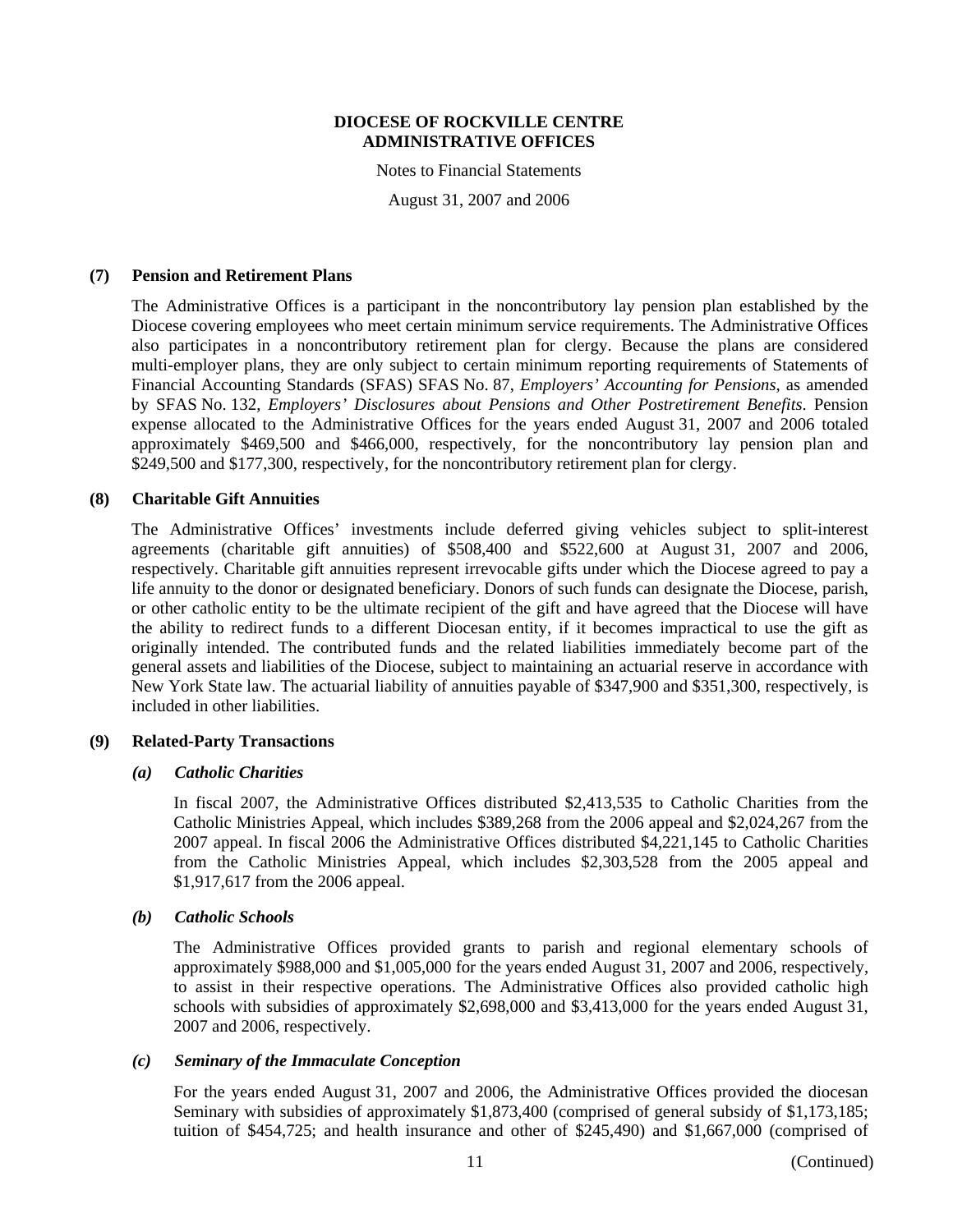Notes to Financial Statements

August 31, 2007 and 2006

general subsidy of \$1,404,651; tuition of \$96,250; and health insurance and other of \$166,197), respectively.

# *(d) Catholic Cemeteries*

In 2007 and 2006, the Administrative Offices received contributions of approximately \$1,638,000 and \$2,220,000, respectively, from the Catholic Cemeteries of the Diocese of Rockville Centre in order to help support the Bishop's various ministries.

# *(e) Telecare*

The Administrative Offices provided Telecare operating subsidies of approximately \$1,729,000 and \$2,474,000 in fiscal 2007 and 2006, respectively, to help support the Diocesan television station. The Administrative Offices has committed to continue to subsidize the operations of Telecare through at least August 31, 2008.

# *(f) Insurance and Benefits Departments*

The Administrative Offices, parishes, and other Diocesan entities are self-insured with regard to property and casualty insurance through the Protected Self Insurance Program (PSIP). The Health Insurance Program of the Diocese of Rockville Centre (the Program) also exists to provide health coverage to employees of diocesan and parish entities. Insurance premiums charged by PSIP to the Administrative Offices totaled approximately \$126,000 and \$123,000 for the years ended August 31, 2007 and 2006, respectively. Additionally, the Administrative Offices paid health insurance premiums of approximately \$1,460,000 and \$1,704,000 to the Program for the years ended August 31, 2007 and 2006, respectively.

On May 18, 2007, a judgment in the amount of \$5.0 million was rendered against the Diocese on a claim pending at August 31, 2006. The claim will be fully satisfied from the loss reserves and insurance policies procured through PSIP.

#### *(g) Mission Assistance Corporation*

Mission Assistance Corporation (MAC) was established in 2006 for the purpose of administering loans to parishes in need. In 2006, the Administrative Offices granted \$5,378,000 to MAC from the mission fund of the Diocesan deposit and loan account in support of its mission. In 2007, MAC started administering loans to parishes in need. During 2007, the Administrative Offices sold loans that it had issued to parishes in need, to MAC, at their net realizable value of \$830,038.

#### *(h) Interdiocesan Religious Retirement Fund*

The Interdiocesan Religious Retirement Fund was established as a joint effort between the Diocese and the Diocese of Brooklyn to provide for the future needs of elderly priests, brothers, and sisters who serve or have served either of the two dioceses. For the years ended August 31, 2007 and 2006, the amount collected, net of expenses, and transferred to the Interdiocesan Religious Retirement Fund totaled \$833,013 and \$835,354, respectively.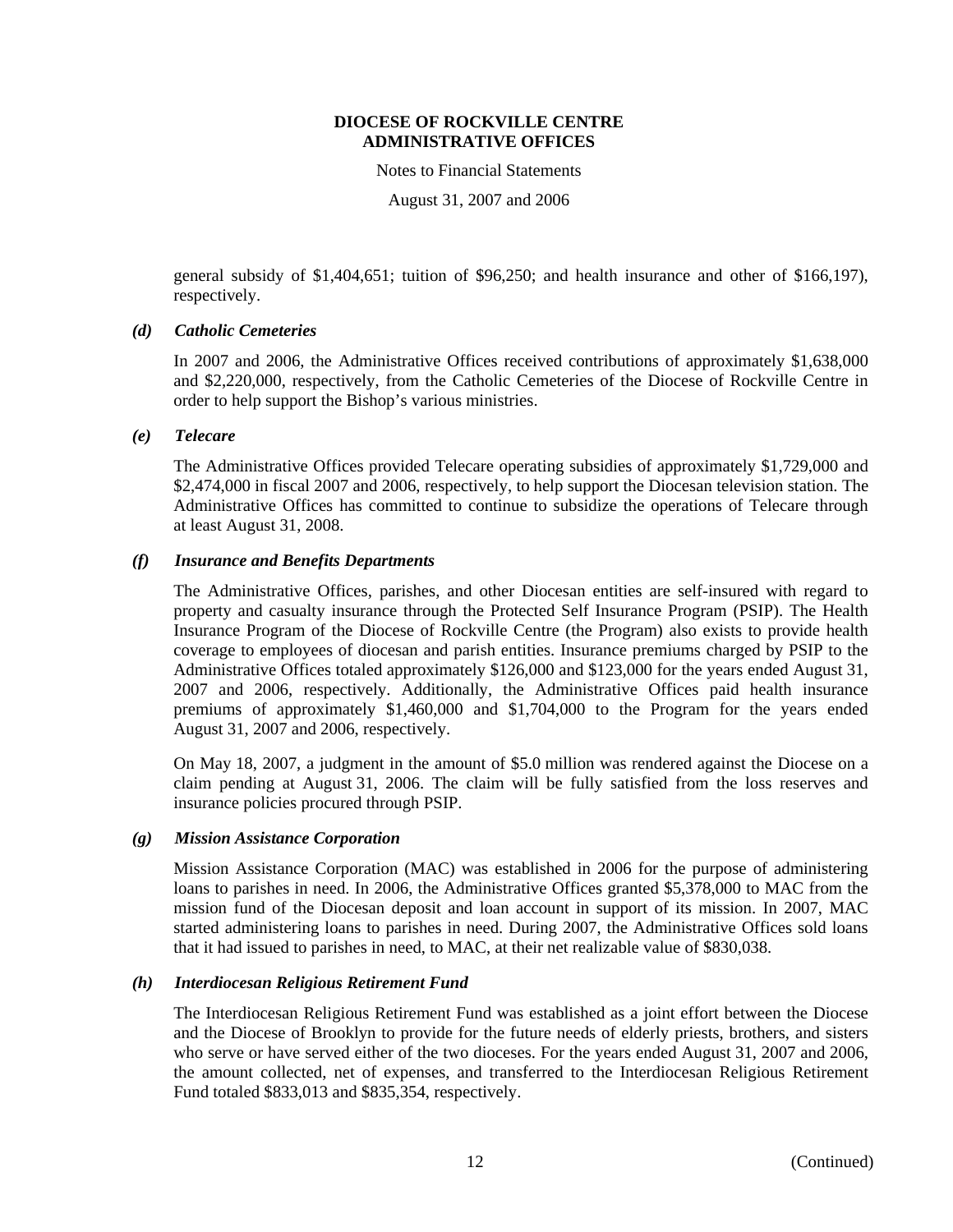Notes to Financial Statements

August 31, 2007 and 2006

# **(10) Restricted Net Assets**

Temporarily restricted net assets were available for the following purposes or for future periods at August 31, 2007 and 2006:

|                                                            | 2007            | 2006      |
|------------------------------------------------------------|-----------------|-----------|
| Catholic Ministries Appeal (see note 6)                    | \$<br>6,427,540 | 6,197,168 |
| Special programmatic collections                           | 1,160,952       | 1,121,090 |
| Religious retirement                                       | 1,688,498       | 1,253,508 |
| Care for needy priests                                     | 235,425         | 320,396   |
| Human development                                          | 230,869         | 214,678   |
| Dominican Republic                                         | 62,385          | 138,836   |
| Retired religious & priests                                | 372,245         | 128,471   |
| Charitable gift annuities held for other Diocesan entities | 91,443          | 125,982   |
| <b>Seminarians</b>                                         | 91,742          | 98,285    |
| Educational                                                | 98,601          | 93,058    |
| Care for the elderly                                       | 83,101          | 64,240    |
| Seminary                                                   | 31,057          | 41,765    |
| Other                                                      | 106,400         | 114,983   |
|                                                            | 10,680,258      | 9,912,460 |

The income from permanently restricted net assets was available for the following purposes at August 31, 2007 and 2006:

|                      | 2007    | 2006    |
|----------------------|---------|---------|
| Care for the elderly | 399,292 | 400,241 |
| Seminarians          | 54,609  | 54,738  |
| Educational          | 47,652  | 47,765  |
| Seminary             | 42,297  | 42,278  |
|                      | 543,850 | 545,022 |

# **(11) Funds Held for Others (Custodian Funds)**

Custodian funds are amounts received from special collections and appeals designated to specific agencies. These funds are entrusted to the Administrative Offices only for the purpose of receiving, holding, and disbursing them according to the purpose of the collection or appeal.